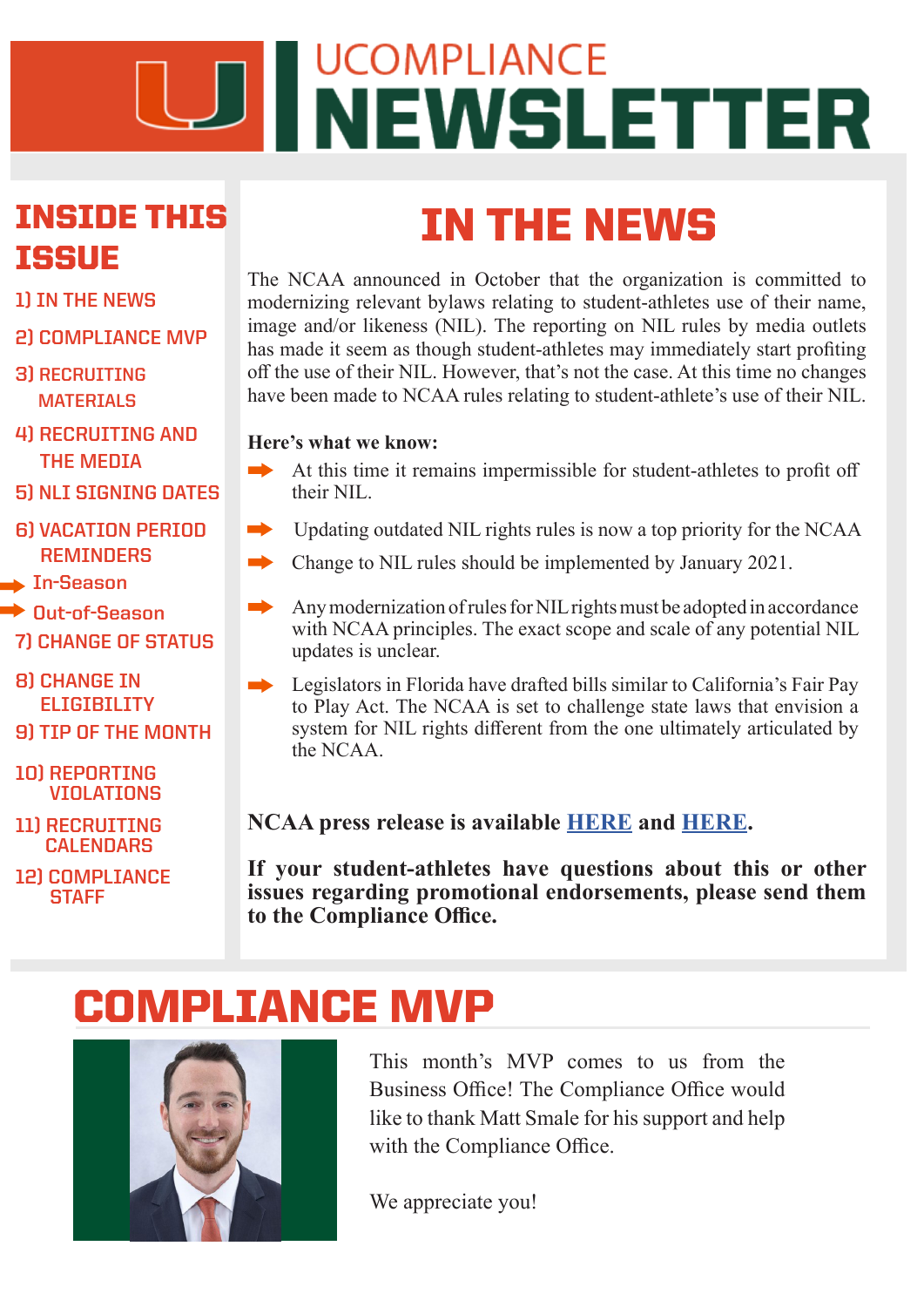# RECRUITING MATERIALS

The initial dates that coaches and staff may send or give recruiting materials to prospective student-athletes (PSAs) are listed below.

| <b>Sport</b>       | Permissible date to provide to PSA's |
|--------------------|--------------------------------------|
| Baseball           | September 1 of PSA's junior year     |
| Women's Basketball | September 1 of PSA's junior year     |
| Football           | September 1 of PSA's junior year     |
| All Other Sports   | June 15 after PSA's sophomore year   |

#### **AFTER FIRST PERMISSIBLE DATE**

 $\top$ 

Once it is permissible to send recruiting materials to a prospect, coaches and staff are required to abide by the following guidelines.

|                                 | May provide in person, during campus visits, or send by mail or                      |  |  |  |  |  |
|---------------------------------|--------------------------------------------------------------------------------------|--|--|--|--|--|
|                                 | electronic correspondence                                                            |  |  |  |  |  |
| <b>General &amp; Electronic</b> |                                                                                      |  |  |  |  |  |
| Correspondence                  | Printed materials may not exceed 8/12 by 11 in.                                      |  |  |  |  |  |
|                                 | Envelopes may not exceed 9 by 12 in.                                                 |  |  |  |  |  |
| Examples:                       | No content or design restrictions                                                    |  |  |  |  |  |
| Printed materials,              |                                                                                      |  |  |  |  |  |
| emails, texts, direct           | All electronic correspondence must be private between the sender                     |  |  |  |  |  |
| messages                        | and the recipient (i.e., no group messages)                                          |  |  |  |  |  |
|                                 | General correspondence provided to PSAs may not be bound.                            |  |  |  |  |  |
|                                 | This includes official and unofficial visit itineraries.                             |  |  |  |  |  |
|                                 | May send via private electronic correspondence                                       |  |  |  |  |  |
| taken during<br><b>Photos</b>   | Other prospects may be present in the photo                                          |  |  |  |  |  |
| campus visits                   | No game day simulations                                                              |  |  |  |  |  |
|                                 | May not be personalized to include PSA's name, picture or likeness                   |  |  |  |  |  |
|                                 | Must be created in-house (no entities outside of UM)                                 |  |  |  |  |  |
| <b>Video/Audio Materials</b>    | May only be provided via electronic correspondence                                   |  |  |  |  |  |
|                                 | May be posted to institution's website                                               |  |  |  |  |  |
|                                 | May use scoreboard or video board to show the video to PSA's<br>during campus visits |  |  |  |  |  |
|                                 | UM may send any necessary pre-enrollment information regarding orientation,          |  |  |  |  |  |

conditioning, academics and practice activities in a video format (e.g., video playbook) to a PSA, **provided he or she has signed an NLI or GIA.** 

**Compliance must approve each team's recruiting materials!**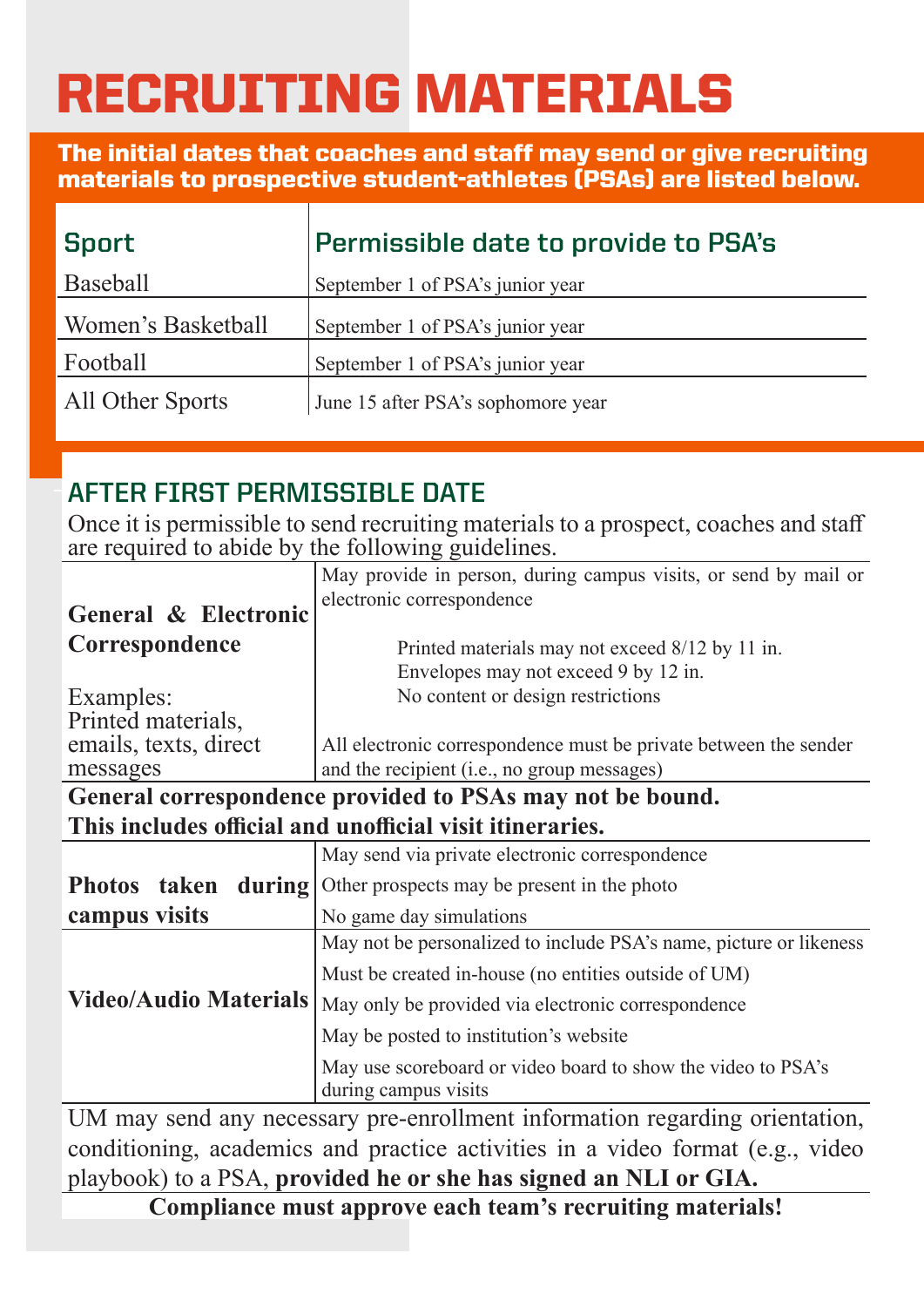# RECRUITING AND THE MEDIA

#### May a media entity be present during recruiting contact made by a coaching staff member on or off campus?

#### **No. The media may never be present during recruiting contact.**

Example: Teams that qualify for postseason competition often hold a selection show viewing party that is open to the general public and covered by local media outlets. If there will be media present, it is not permissible for a recruit on-campus for an official or unofficial visit to attend the event.

#### May a coach comment publicly on the likelihood of a prospective student-athlete (PSA) committing to the institution?

**No.** Before a PSA signs an NLI, an institution may comment publicly only to the extent of confirming its recruitment of the PSA. The institution may not comment on the PSA's athletic ability, potential contribution to the team, or the likelihood of the PSA signing an NLI.

## NLI SIGNING DATES

| <b>Basketball (Early)</b>      | <b>November 13 - 20, 2019</b>                  |  |  |  |
|--------------------------------|------------------------------------------------|--|--|--|
| <b>Football (Early)</b>        | <b>December 18 - 20, 2019</b>                  |  |  |  |
| <b>Football (midyear JUCO)</b> | December 18, 2019 -<br><b>January 15, 2020</b> |  |  |  |
| <b>All Other Sports</b>        | November 13, 2019 -<br><b>August 1, 2020</b>   |  |  |  |

### Teams may not publicize a PSA's commitment until Compliance has verified the NLI.

Compliance will notify the coaching staff, sport admin, academics, and sport information director via email once a PSA's NLI has been validated, at which point the team may publicize (i.e., press release) the PSA's commitment.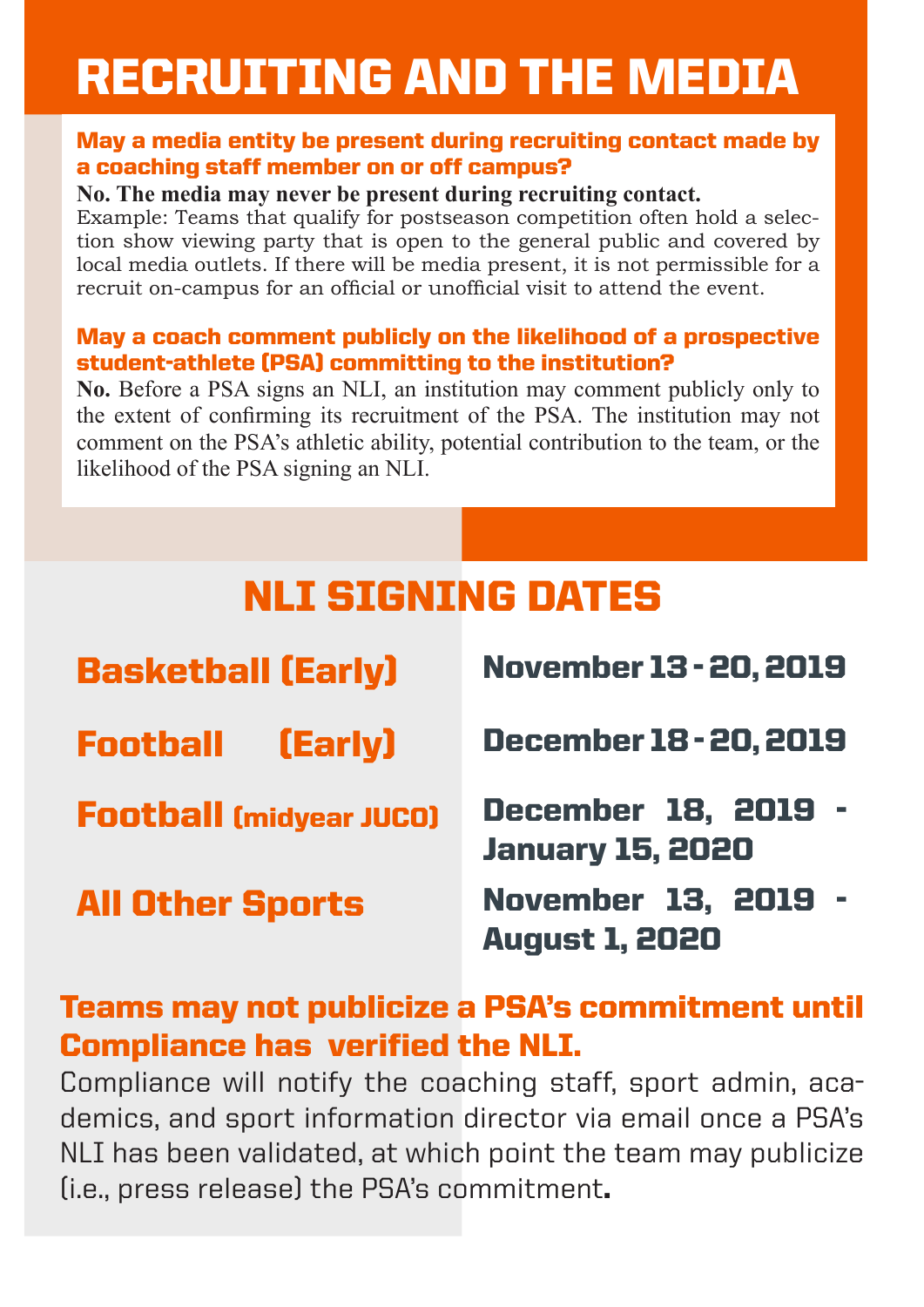## VACATION PERIOD REMINDERS

#### THANKSGIVING BREAK: November 23 - December 1

FINAL EXAMS: December 5 - December 11

WINTER BREAK: December 12 - January 12

#### ON-CAMPUS HOUSING:

Closes December 12 @ NOON

Closes December 13 @ NOON (commencement participants)

#### VACATION PERIOD PRACTICE (CARA/RARA):

Out-of-Season Sports: 11/22 last day for CARA/RARA

#### **SPORTS THAT ARE IN-SEASON DURING THANKSGIVING AND/OR WINTER BREAK**

Daily and weekly hour limitations do not apply to countable athletically related activities occuring during a vacation period (dates above).

#### **Student-athletes must still be provided with one day off per week!**

Teams are subject to daily and weekly hour limitations during the portion of the week when classes are in session.

Example: Teams may not participate in unlimited CARA during final exams because classes are still considered to be "in-session".

#### **SPORTS THAT ARE OUT-OF-SEASON DURING THANKSGIVING AND/OR WINTER BREAK**

**Out-of-season** sports may not participate in any countable athletically related activities during a vacation period.

**November 22** - Last day for sports that are out-of-season during both vacation periods (Thanksgiving & Winter Break) to participate in CARA/RARA.

| Baseball |
|----------|
| Golf     |
| Tennis   |
| Rowing   |
|          |

 $is$  $ing$ Soccer

**Track & Field/CC** - No CARA/RARA 11/24 - 12/1 & 12/19 - 1/1. **Football -** TBD **Volleyball -** TBD based on postseason.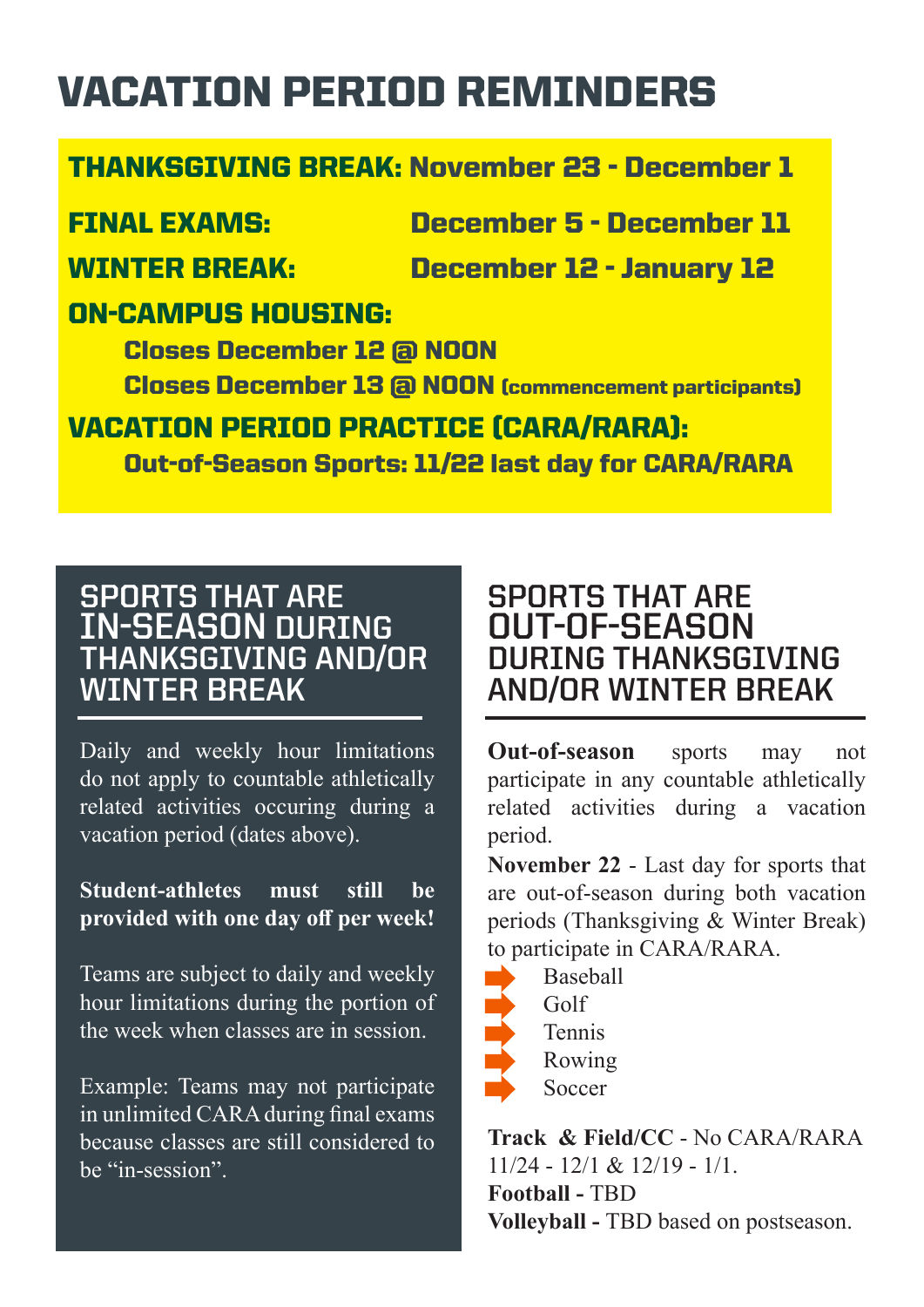## CHANGE IN ELIGIBILITY **STATUS**

If a student's eligibility changes at the end of a term they shall become eligible or ineligible for competition after certification, which must occur before the start of classes for the spring semester.



**Becoming Eligible** - Continuing student-athletes who become eligible at the end of the fall semester may compete the day after the final exam period concludes.

**Becoming Ineligible** - Continuing student-athletes who become ineligible at the end of the fall semester remain eligible for regular-season competition until the first day of the following semester (Spring 2020). However, a student-athlete ineligible due to the six-hour rule is immediately ineligible for postseason competition that occurs between terms.

## TIP OF THE MONTH

To prevent academic violations by collegiate athletic programs there must be institutional control. It is important that head coaches hold themselves and their staffs accountable and make sure these types of incidents do not happen at the University of Miami.

# CHANGE OF STATUS FORM

#### **All changes to the squad list must be submitted via a "Change of Status" form.**

These changes include, but are not limited to:



- Change in athletic aid
- Addition to roster
- SA dismissed from roster



- SA graduates
- SA quits team

**Change of status forms are how we manage the roster. It's important that coaches turn in the form for a student-athlete as soon as their status on the active roster changes.** 

**COS Form can be found [HERE](https://hurricanesports.com/documents/2019/9/25//Change_of_Status_Form.pdf?id=22914)**

# REPORTING VIOLATIONS

All known violations are required to be submitted to Craig Anderson or Blake James. If you are aware of a violation, recruiting or otherwise, please make sure that one of these two individuals is informed.